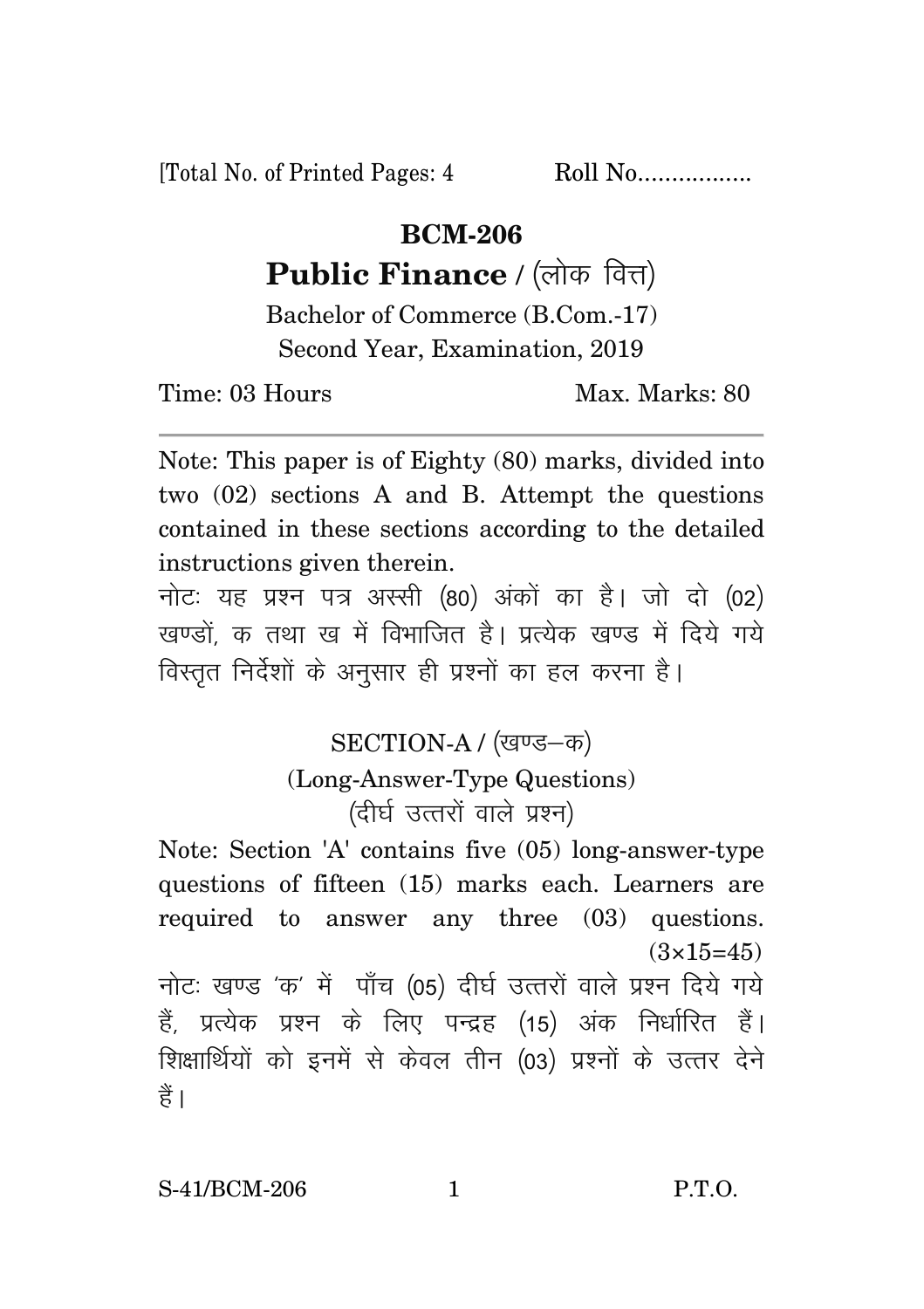1. Define public finance and differentiate between public finance and private finance. What is the importance of public finance in developing economics?

लोक वित्त को परिभाषित कीजिए तथा लोक वित्त एवं निजी वित्त में अन्तर कीजिए। विकासशील अर्थव्यवस्थाओं में लोक वित्त का क्या महत्व है?

2. What is the meaning of public Revenue? Discuss various sources of public Revenue and explain their importance.

सार्वजनिक आय का क्या अर्थ है? सार्वजनिक आय के विभिन्न स्रोतों का वर्णन कीजिए तथा उनका महत्व समझाइए।

3. Explain clearly the distinction between Impact of tax and Incidence of tax. Discuss the factors determining incidence or shifting of tax.

कराघात एवं करापात में अन्तर को स्पष्ट रूप में समझाइए। कर भार अथवा कर विवर्तन को निर्धारित करने वाले कारकों की विवेचना कीजिए।

4. Give the main sources of revenue of the state governments in India.

भारत में राज्य सरकारों की आय के मुख्य स्रोतों का वर्णन कीजिए।

S-41/BCM-206  $P.T.O.$  $\overline{2}$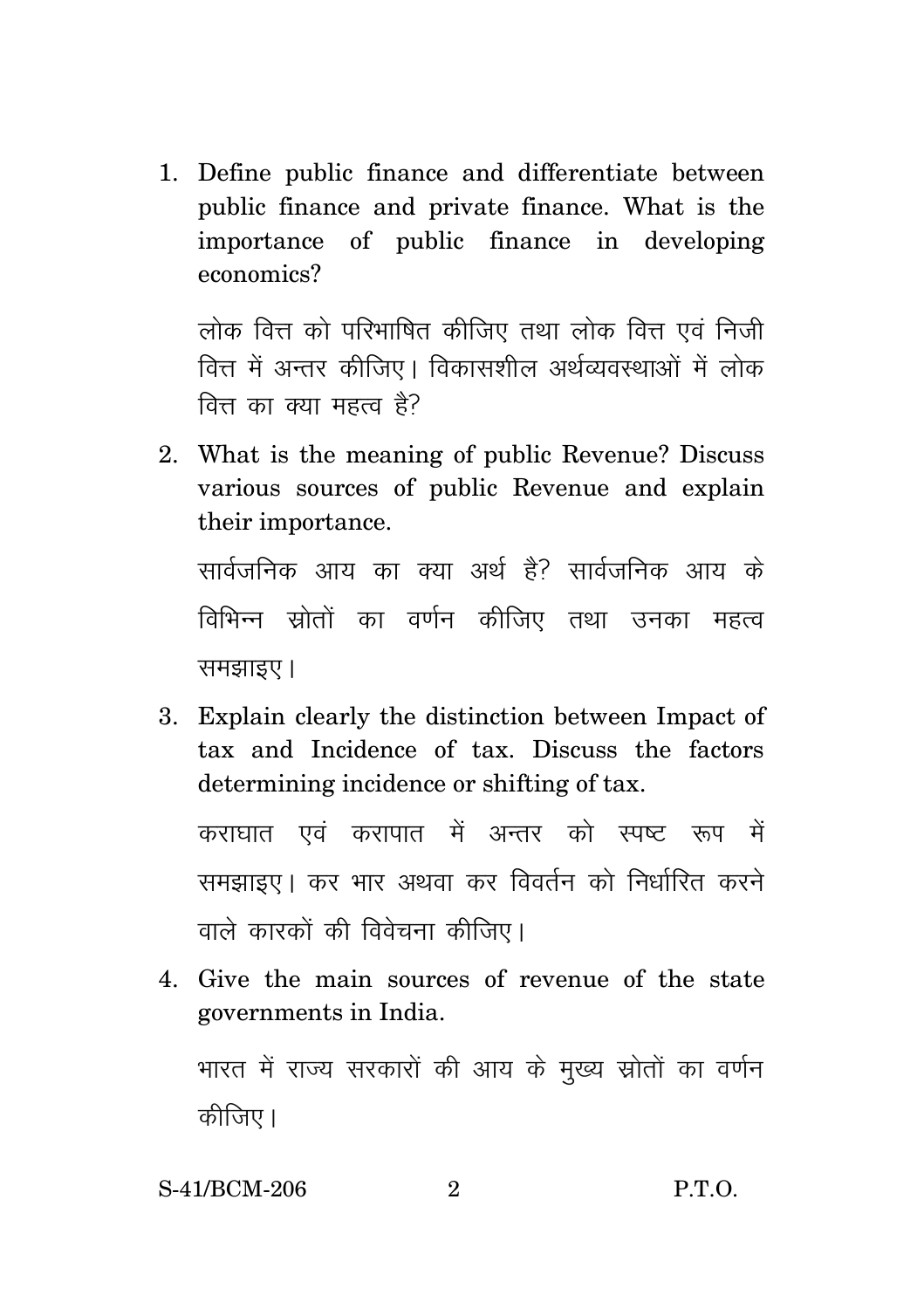5. Discuss the meaning and importance of budget. How it is prepared, passed and executed in India? बजट के अर्थ एवं महत्व का विवेचन कीजिए। भारत में इसको किस प्रकार तैयार पारित एवं क्रियान्वित किया जाता है?

## SECTION-B / (खण्ड-ख)

## (Short Answer Type Questions)

Note: Section 'B' contains eight (08) short-answer type questions of seven  $(07)$  marks each. Learners are required to answer any five (05) questions only.  $(5 \times 7 = 35)$ 

नोट: खण्ड 'ख' में आठ (08) लघ उत्तरीय प्रश्न दिये गये हैं. प्रत्येक प्रश्न के लिए सात (07) अंक निर्धारित हैं। शिक्षार्थियों को इनमें से केवल पाँच (05) प्रश्नों के उत्तर देने हैं।

- 1. Explain the theory of maximum social advantage. अधिकतम सामाजिक लाभ के सिद्धान्त का व्याख्या कीजिए।
- 2. Write the principles of public expenditure. सार्वजनिक व्यय के सिद्धान्तों को लिखिए।
- 3. What is the difference between direct and indirect  $\text{tax}^2$

प्रत्यक्ष कर एवं अप्रत्यक्ष कर में क्या अन्तर है?

S-41/BCM-206  $P.T.O.$  $\mathcal{S}$